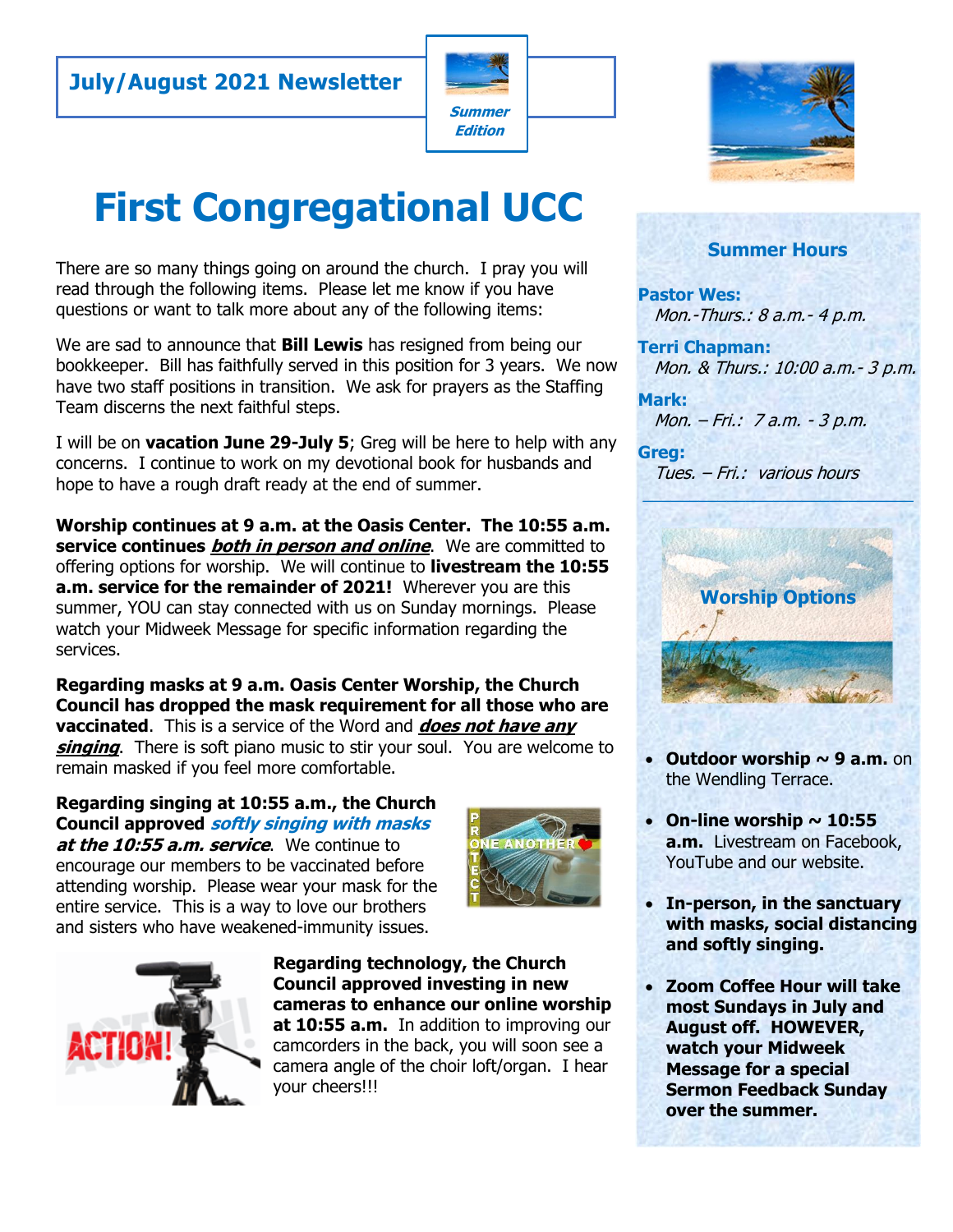The Technology Team is investigating problems we have for those in-person during funerals. Our funerals are increasingly hybrid with people in-person in the sanctuary and online. We anticipate this will continue in the future. **For those in the sanctuary, when we try to show digital photos and videos, we need to wheel in a television and run cords on the sanctuary floor to connect to the soundboard. This creates a tripping hazard and the television is not visible to the whole church**. It is less than ideal as we minister to grieving families. I also know that the sanctuary is sacred space; our history is not to use screens in our sanctuary. The Technology Team will be meeting in July to discuss the problems we have specifically with photos/videos at funerals and ways we can solve the problem. We will also discuss how this would impact our sanctuary and Sunday mornings as well. **I pray everyone is reading this paragraph and will talk to me if you have questions.**



On **Thursdays, July 8 and 22 at 11 a.m.** we will gather on the Wendling Terrace for a time of prayer. If the weather is too humid or raining, we will move inside the Oasis Center. If vaccinated, you do not need to wear a mask. However, if you feel more comfortable, you are welcome to do so.

Our **Tuesday and Wednesday Bible Study groups** will take a break during July and reconvene on Zoom in August.

I pray this summer holds moments of encountering and experiencing God's love. I am so grateful for each of you! You are a blessing.

With great love to you all  $\sim$  Wes

## **STAFF VACATIONS**



#### **Pastor Wes's Vacation Dates:**

June 29 – July 5 August  $2 - 8$ August 23 – 29

#### **Greg's Vacation Dates:**

August 14 - 27

<u>、⋦⋦⋦⋦⋦⋦⋦⋦⋦⋦⋦⋦⋦⋦⋦</u>

### **July 4 ~ ONE Service ONLY.**



Pastor Wes will be on vacation. We will hear from several church members on the Lord's Prayer, including our very own Dale Moore!

### **Bible Study**

Bible Study will take a break for the month of July. Please watch your Midweek Message for information regarding Bible Study in August.

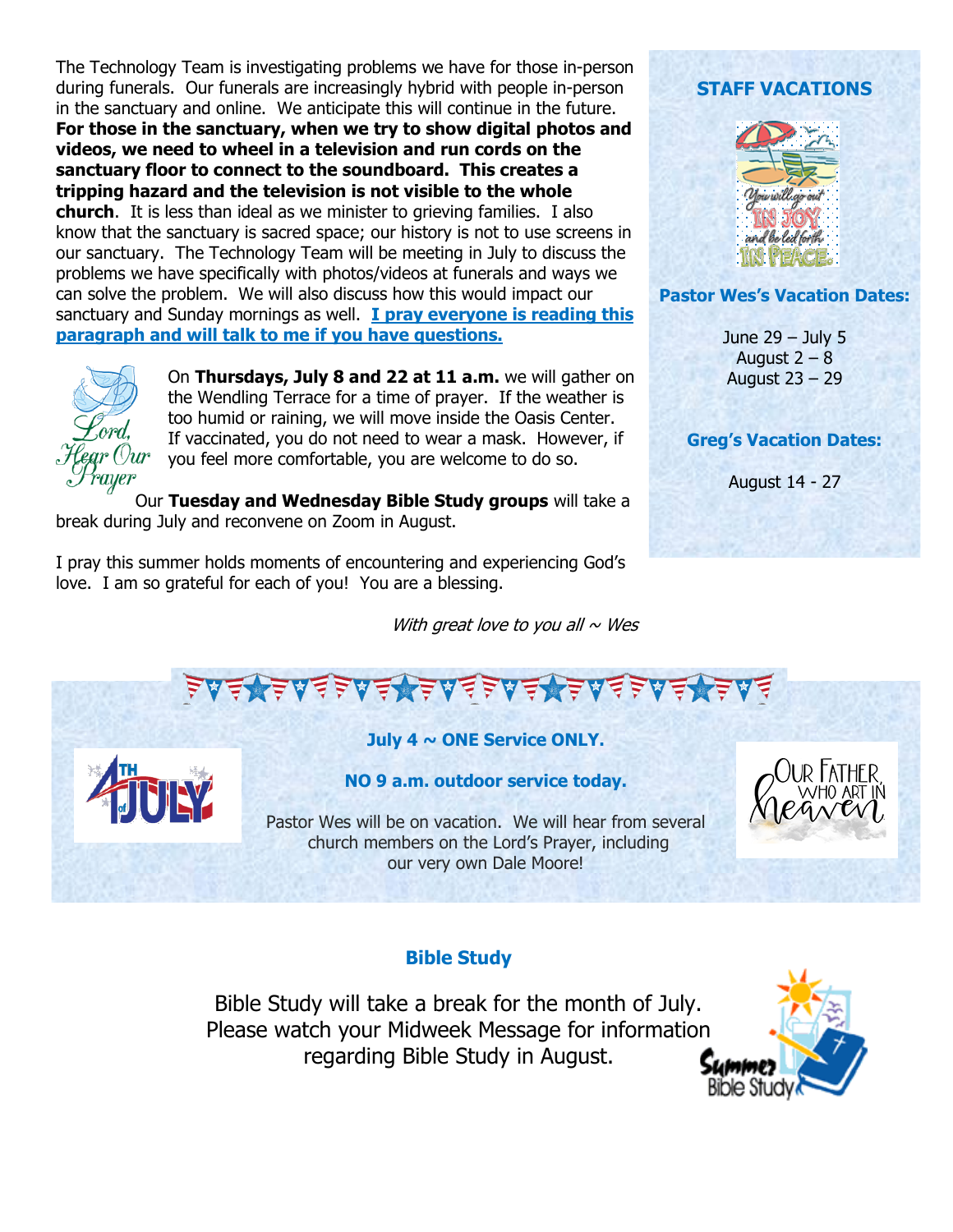### **Sacred Conversations on Race**



**We continue our Sacred Conversation on Race on Wednesdays at 3 p.m.** We will be reading the book, There's a Revolution Outside, My Love: Letters from a Crisis by Tracy K. Smith. This book features poetry and prose from BIPOC (black, Indigenous and people of color). This inclusive book will introduce us to important voices across races and ethnic identities.

Please join us starting **July 7th** for the conversation. Please contact Pastor Wes for specific chapters we will be discussing each week.

Several folks have recommended the show, "High on the Hog: How

African American Cuisine Transformed America" on Netflix. We hope to have a conversation around this great documentary this summer. Please watch your Midweek Message for specific days and times.



#### **Peace and Justice Network News**

#### **Green Team: Protecting Our Pollinators**



Today I saved a beautiful brown beetle's life. He (she?) was flailing in the bird bath water, unable to swim. While doing morning garden rounds, I came upon the struggle.

With a bare hand, I scooped up the beetle, bent down, and placed it gently on the grass. The beetle gave a shake, tested its wings and flew away. It's a good day when you can save a beetle.

That beetle is very special. Turns out that the little things (insects) rule the world. Life as we know it depends on insects. They are the currency in our ecological bank account. How so? Insects are pollinators, flitting from plant to plant, transferring pollen, making it possible for the propagation of fruits and foods – thus making food for humans to eat. Bottom line: no insects, no humans.

Plus, insects are the primary diet for birds all year

and especially when feeding their young. More insects mean a better survival rate for baby birds. But we've not been taught to love insects. Instead, we



reach for the toxic spray bottle or the fly swatter, killing the very insect that could help save our lives. Insects include all kinds of bugs—beetles, dragonflies, butterflies, bees, wasps, hornets, flies, mosquitos. I am never going to love the green bottlenose fly that lands on the rim of my coffee cup, but I do appreciate that the fly is important to the chain of life. So now I have a fan, the kind you open by hand, for swishing away that fly and its friends.

Doug Tallamy, the author of Bringing Nature Home, has a webinar on YouTube entitled "A Guide to Restoring the Little Things that Run the World." [https://youtu.be/mFcNLxjL104.](about:blank)

It's a good start to appreciating pollinators and biodiversity.

Other easy things to do: turn off security lights (bugs die in the lights) or change to yellow LED lights, plant natives (in the ground/in a pot) that attract pollinators like a red Penta and milkweed, and dig up some grass areas to plant different, more insectfriendly ground cover, such as sunrise mimosa or perennial peanut.

Oh, and get a lovely folding fan. Mother Nature thanks you in advance for all you do.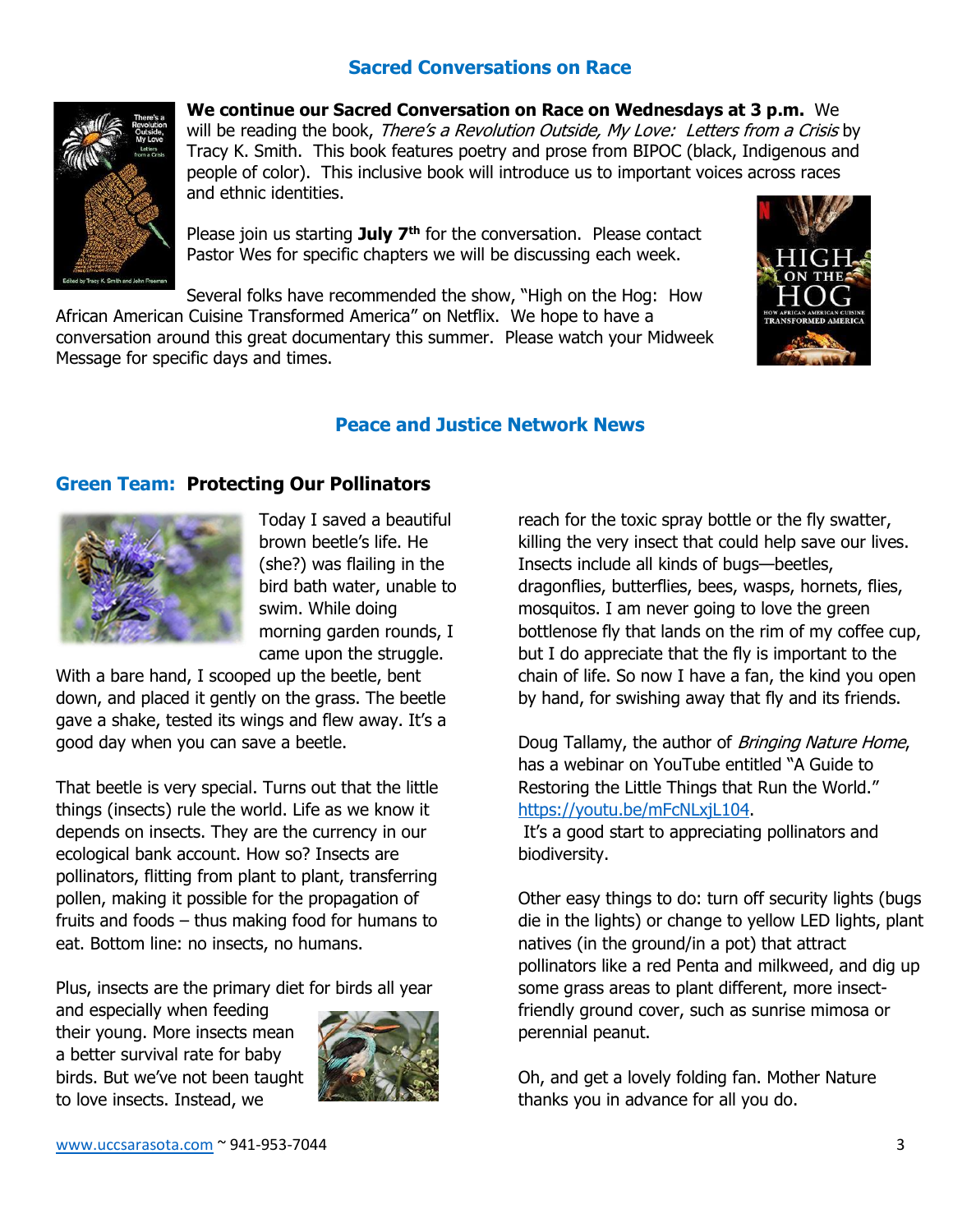#### **Green Team: Post July 4th Clean-Up!**



As we are freed post-vaccination, consider signing up to clean a **beach** or local **park** after the July 4<sup>th</sup> holiday.

You can do this wherever you will be – if you are local, here are two useful links (volunteers must sign up individually):



- Keep Sarasota County Beautiful: Park and Beach clean-up opportunities. <https://www.scgov.net/government/public-utilities-water/keep-sarasota-county-beautiful>
- Manatee County Volunteers. [https://mymanatee.org/departments/parks\\_\\_\\_natural\\_resources/volunteer](https://mymanatee.org/departments/parks___natural_resources/volunteer)

#### **Community Meal Dates—July and August**



We continue to provide a monthly community meal at St. Paul Lutheran Church. Our meal is cooked by Sandy Smith with home-baked cookies from the many bakers in our church added as a sweet treat.

We need your **home-baked cookies**, and if you are able, we could use **help in preparing our take-out meal.** Please join us on **July 27 and August 24 from 4-6 p.m.**



Volunteer and/or inquire for more details: Carol Hagglund.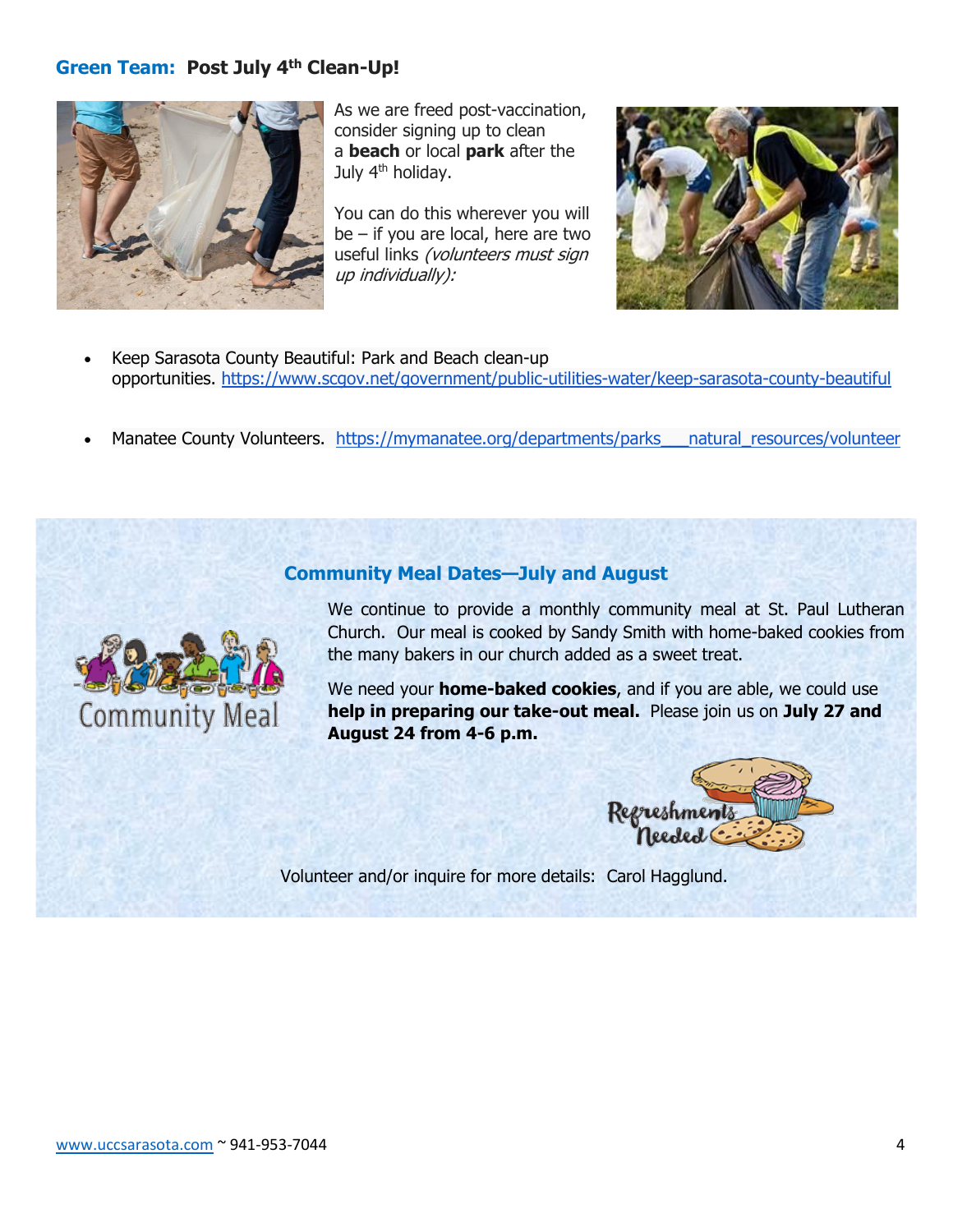

| 7/2  | John Hilficker                                          | 7/17 | Woody Fletcher                                    |
|------|---------------------------------------------------------|------|---------------------------------------------------|
|      | Kenneth Knoch<br>Donna Papenhausen                      | 7/18 | Lovette Harper                                    |
| 7/4  | Olivia Bixby                                            | 7/19 | Ruth Ann Waid                                     |
|      | Chris Cooper                                            | 7/21 | Earl Alger                                        |
| 7/5  | Gwen Harris-Bos                                         |      |                                                   |
| 7/6  | Alstead Cady                                            | 7/23 | Janet Raines                                      |
|      | Craig Collemer<br>Kathryn Sheila Noyes                  | 7/24 | <b>Bob Niemiller</b><br>Janet Tipton              |
| 7/7  | Maryanna Daniel<br>Roger Weiss                          | 7/25 | Julie Chismar<br>David Mitchell<br>Robin Snuttjer |
| 7/8  | <b>Bonnie Briggs</b>                                    |      |                                                   |
| 7/9  | Joy M. Mayer<br><b>Ginny McIntire</b>                   | 7/26 | Stephen Scott<br>Joan Sheil<br>Kevin White        |
| 7/10 | <b>Buck Greenlaw</b><br>Emma Wilbur                     | 7/27 | Thomas Green<br>Jeanette Sherrill                 |
| 7/11 | Barbara Shaver                                          | 7/29 | Margaret D'Albert                                 |
| 7/12 | Kate Harris                                             |      |                                                   |
| 7/13 | Phyllis Collins<br><b>Chuck Gaskill</b><br>Millie Small |      |                                                   |



| 7/1  | Lois & Bernard Watson                           |
|------|-------------------------------------------------|
| 7/2  | James & Sandy Butterworth                       |
| 7/11 | Peter & Ashley Burroughs                        |
| 7/15 | Dr. Richard Wharton &<br>Dr. Lou Bertha Wharton |
| 7/16 | Thomas & Barbara Green                          |
| 7/17 | James Moody & Marjorie<br>Englehard             |
| 7/18 | Jeffrey & Donna Carlson                         |

7/20 Roger & Thela Leach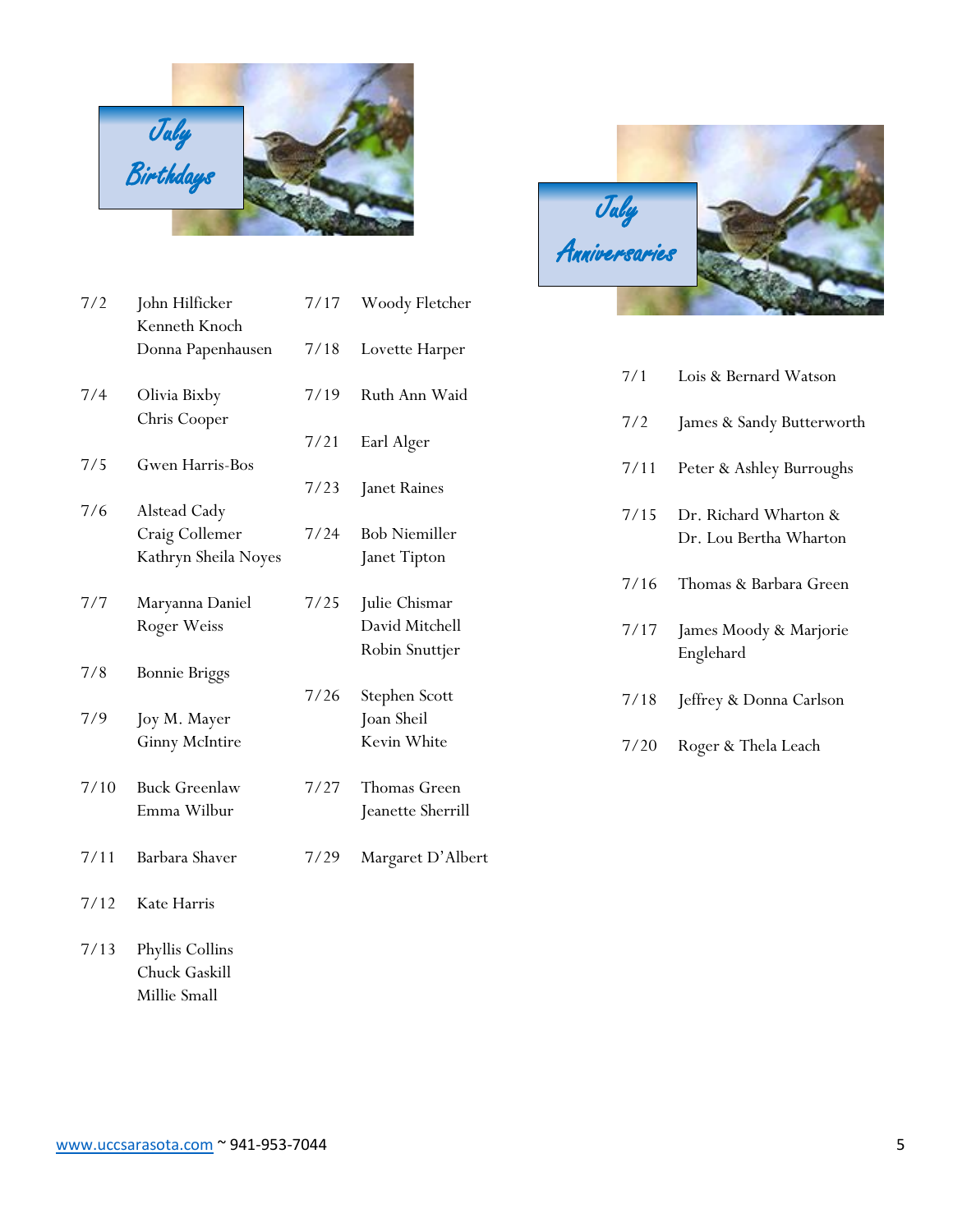

| 8/1  | Sandi Armstrong        | 8/17 | Lynn Jones         |
|------|------------------------|------|--------------------|
|      |                        |      | Marjorie Long      |
| 8/2  | Roy Burns              |      | Larry Ream         |
|      |                        |      | <b>Becky Rives</b> |
| 8/3  | <b>Bill Brackett</b>   |      |                    |
|      | Joy Kuhn               | 8/18 | Tim Toops          |
|      |                        |      |                    |
| 8/4  | Eric Hohenthal         | 8/19 | Jean-Marie Steele  |
|      | Linda Pursley          |      |                    |
|      |                        | 8/21 | Donald Dumford     |
| 8/5  | <b>Yvonne Clarke</b>   |      | Howard Taylor      |
|      | Joseph P. Mayer        |      |                    |
|      |                        | 8/22 | Jim Fogle          |
| 8/7  | Chad Kalisak           |      | Brenda Robinson    |
|      |                        |      |                    |
| 8/10 | Robert Kitterer        | 8/23 | Prisilla Crumel    |
|      |                        |      |                    |
| 8/12 | Jeanne Koren           | 8/24 | Ed Dupree          |
|      | Kitty Miller           |      | Jane Hunder        |
|      |                        |      |                    |
| 8/13 | Dan Brown              | 8/26 | William Plerhoples |
|      | Sue Fields             |      | Sarah Sands        |
|      |                        |      |                    |
| 8/14 | Carole Sue Metcalfe    | 8/27 | Dottie Peterson    |
|      |                        |      |                    |
| 8/15 | James Cross            | 8/29 | Larry Smith        |
|      | Dr. Lou Bertha Wharton |      |                    |
|      |                        | 8/30 | Jim Crumel         |
| 8/16 | Pat Grubb              |      |                    |
|      | Andre Plette           | 8/31 | Patricia Barkhuff  |
|      |                        |      |                    |
|      |                        |      |                    |

| August        |  |
|---------------|--|
| Anniversaries |  |
|               |  |

| 8/1  | Jerry & Marjorie Long                             |
|------|---------------------------------------------------|
| 8/5  | Garvey & Yvonne Clarke                            |
| 8/6  | Bob & Betty Goldman                               |
| 8/9  | David & Lois Wilkins                              |
| 8/11 | Beverly & Edward Carrington                       |
| 8/12 | Kathy Kulakowski                                  |
| 8/14 | Kristi Weiland & Michael<br>Johnston              |
| 8/15 | Janet & Harold Kamm                               |
| 8/16 | Roger & Myrna Morris                              |
| 8/17 | Ray & Janet Baker                                 |
| 8/19 | Wesley & Gina Bixby<br>Eric & Sally Hohenthal     |
| 8/23 | Guy & Ann Spencer                                 |
| 8/24 | John & Carrie Metzger                             |
| 8/27 | Dave & Karen Abel                                 |
| 8/28 | Jim & Ellen Marsey<br>Richard & Mary Jane Sparrow |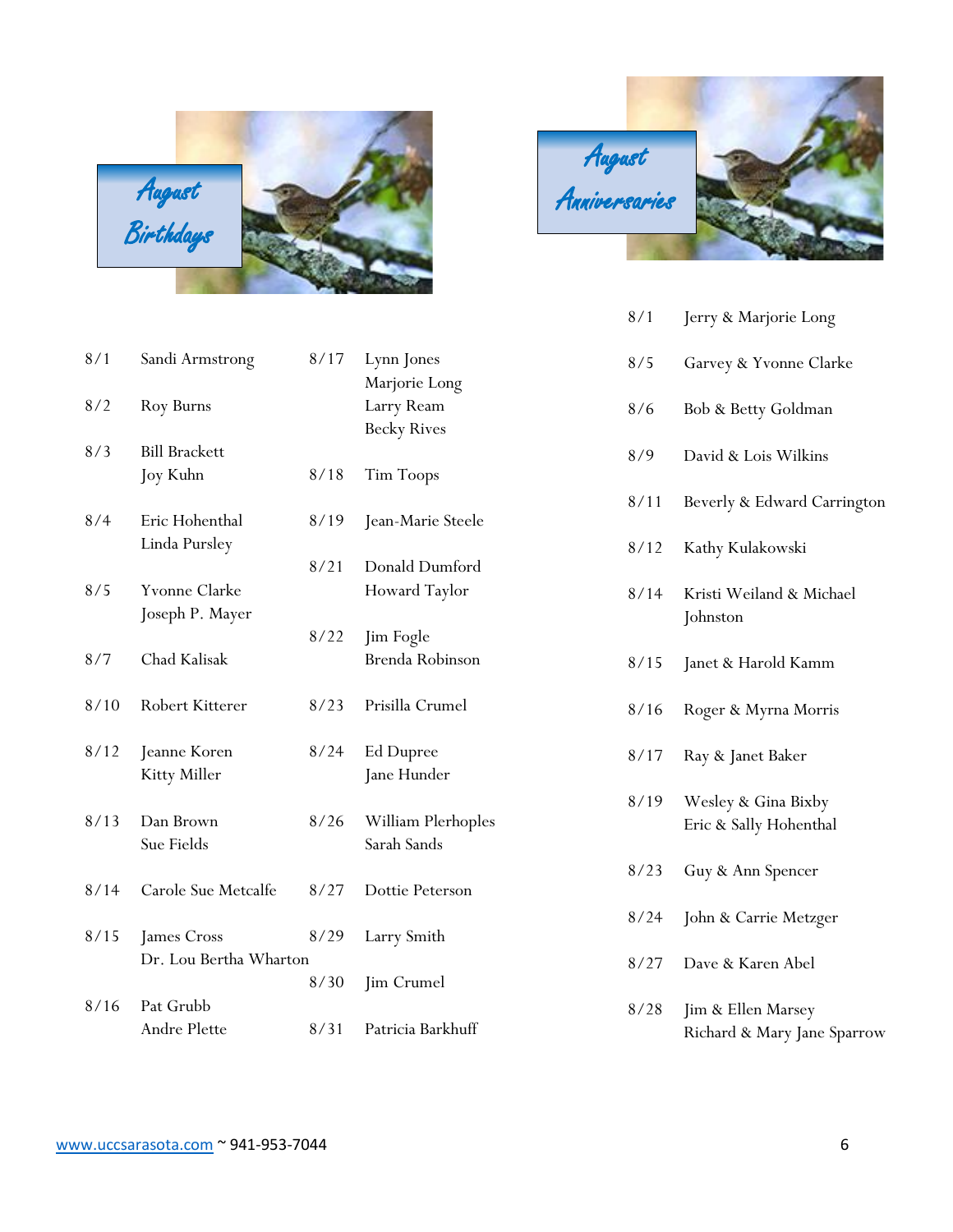

**July 4** ~ **ONE Service at 10:55 am** either in the sanctuary or online. Members of the Worship Team and Dale Moore will offer reflections on the Lord's Prayer. Pastor Wes on vacation.

**July 11**  $\sim$  Resume 9 am and 10:55 am services. We kick off a sermon series on the book of Ephesians. We will focus on Ephesians 1:15-23.

**July 18**  $\sim$  We will focus on Ephesians 2:11-22.

**July 28**  $\sim$  We will focus on Ephesians 4:1-6, 12-16.

**August 1**  $\sim$  We will celebrate Holy Communion together at both services. We will wind down and wrap up the sermon series on Ephesians focusing on 4:25-32.

**August 8**  $\sim$  Pastor Wes on vacation – we welcome **Dr. Christine Hoffman** to preach.

**August 15**  $\sim$  We will focus on 1 Corinthians 12:4-13 and the theme of collaborating.

**August 22**  $\sim$  We continue with 1 Corinthians 12:14-26 and dive deeper into ways we collaborate.

**August 29**  $\sim$  Pastor Wes on vacation – we welcome Rev. Dr. Sarah Melcher to preach.

**September 5** ~ Labor Day Weekend - **ONE Service at 10:55 am** either in the sanctuary or online. The Worship Team along with Pastor Wes will focus on the Langston Hughes' poem, *Freedom's Plow*.

## WORSHIP EVERY SUNDAY

## **We offer three amazing ways to worship EVERY Sunday:**

**9 am** – inside and outside at the OASIS CENTER. If the temperature at 9 am is above 80 degrees, we will move inside the Oasis Center. This is a Service of the Word with no singing. If you have been vaccinated, you do not need to wear a mask.

**10:55 am**  $\sim$  in person in the sanctuary service. In order that we may softly sing, we ask everyone to remain masked for now. Church Council and the Worship Team continues to discuss best practices.

**10:55 am**  $\sim$  Livestream of service on Facebook, YouTube, and church website.